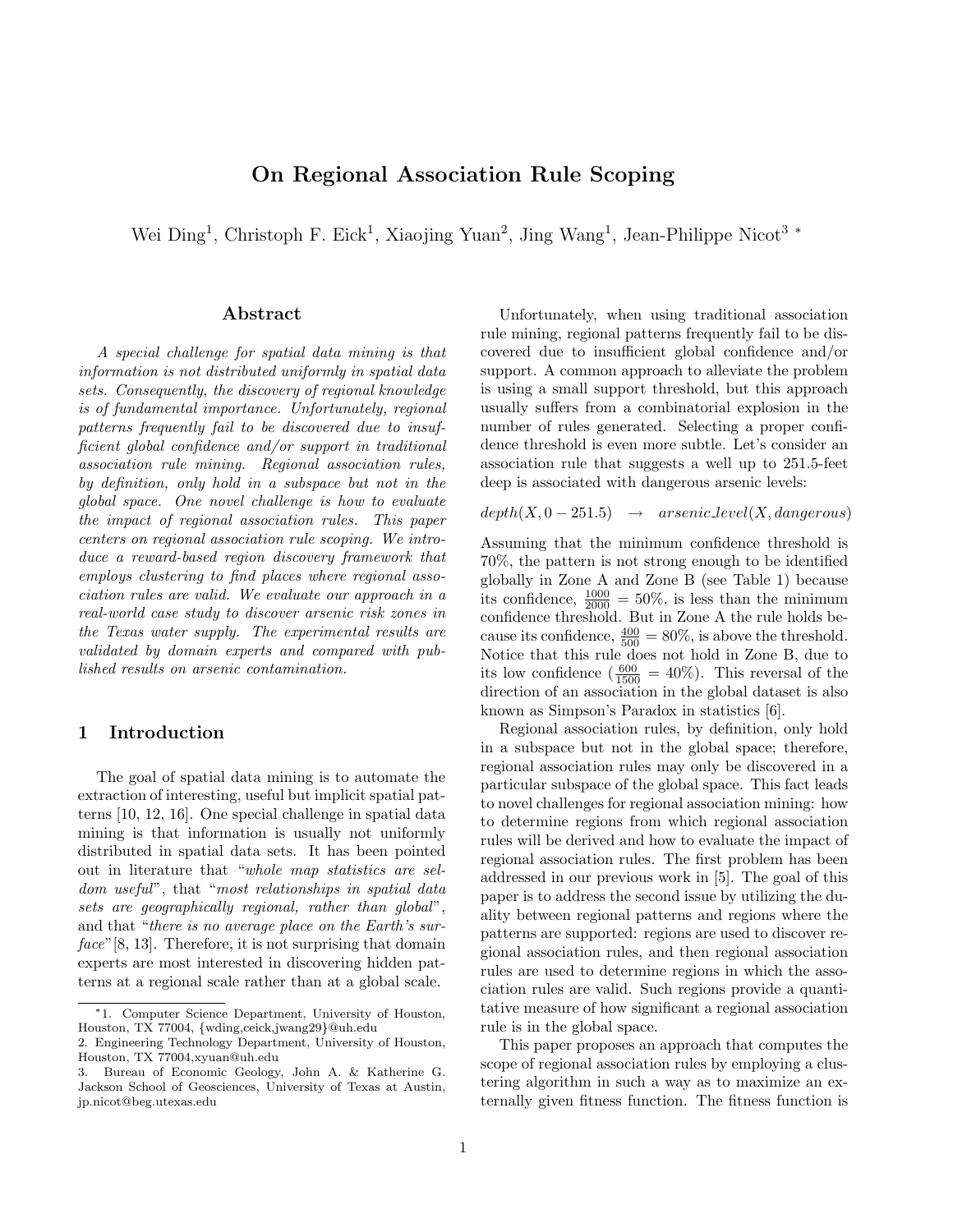| Well Depth        |                   | Dangerous         |      | Safe      | Total |     |       |
|-------------------|-------------------|-------------------|------|-----------|-------|-----|-------|
| (0, 251.5]        |                   | 1000              |      | 1000      | 2000  |     |       |
| $(251.5, \infty)$ |                   | 1200              |      | 800       | 2000  |     |       |
| Total             |                   | 2200              |      | 1800      | 4000  |     |       |
|                   |                   | Well Depth        |      | Dangerous | Safe  |     | Total |
| ZoneA             |                   | (0, 251.5)        | 400  |           | 100   |     | 500   |
|                   | $(251.5, \infty)$ |                   |      | 1050      |       | 450 | 1500  |
| ZoneB             |                   | (0, 251.5]        | 600  |           | 900   |     | 1500  |
|                   |                   | $(251.5, \infty)$ | 150  |           | 350   |     | 500   |
| Total             |                   |                   | 2200 |           | 1800  |     | 4000  |

**Table 1. Contingency tables between well depth and arsenic concentration.**

especially constructed to encode the preferences of a domain expert. Each cluster is assigned a "reward" value. A cluster receives higher reward if a regional association rule exhibits stronger confidence and support. We empirically evaluate the effectiveness of our method using a real-world dataset describing the arsenic ground water pollution in Texas, a problem for which the identification of causality of arsenic contamination is of great interest to domain scientists. Our experimental results not only confirm and validate research results in geosciences, and also lead to the discovery of novel findings that need to be further studied by domain experts. Figure 1 illustrates the basic procedure of our approach. An association rule a, the wells with nitrate concentration lower than 0.085mg/l have dangerous arsenic concentration level, is discovered from an arsenic hot spot area in South Texas with 100% confidence. The scope of the association rule a is a much larger area which mostly overlaps with the Texas Gulf Coast. Statistical analysis shows that the rule a cannot be discovered at Texas state level due to its insufficient confidence (less than 50%).

Related Work. To our best knowledge, no previous work has been done in spatial data mining to determine the scope of association rules. The areas most relevant to our work are spatial association rule mining [10], co-location mining [17], and localized association rule mining [2].

Spatial association rule mining [10] extends association rule mining to spatial data sets. It denotes association relationships among a set of predicates, where there exists at least one spatial predicate. Co-location mining [17] identifies a subset of boolean spatial features whose instances are frequently located together in close proximity. Both approaches focus on finding frequent, global patterns that characterize the complete dataset, whereas our approach centers on finding interesting places where associations of a subset of non-



**Figure 1. An example Regional Association Rule Scoping.**

spatial features hold. Localized association rule mining [2] is a similar approach as ours: it discovers association rules that hold in local segments of the basket data that are determined using clustering, but their discovery is limited to non-spatial basket datasets.

Contributions. We define and address a previously unstudied problem of regional association rule scoping. We propose a unique reward-based region discovery framework that employs clustering to find interesting subspaces for regional association rules. We evaluate our method in a real-world case study that identifies interesting associations and places in Texas with respect to arsenic risk patterns.

## 2 An Integrated Approach for Regional Association Rule Scoping

### 2.1 Measuring the Interestingness of a Set of Regions

Our region discovery method employs a rewardbased evaluation scheme that evaluates the quality of the generated regions. Let D be a spatial dataset, and  $S = \{s_1, s_2, \ldots, s_l\}$  be a set of spatial attributes, such as longitude or latitude;  $A = \{a_1, a_2, \ldots, a_m\}$  be a set of non-spatial attributes (continuous attributes are required to be transformed into nominal attributes); let

$$
I = S \cup A
$$
  
= { $s_1, s_2, ..., s_l, a_1, a_2, ..., a_m$ }

be the set of all the items in D. Given a set of regions  $R = \{r_1, \ldots, r_n\}$ , the fitness of R is defined as the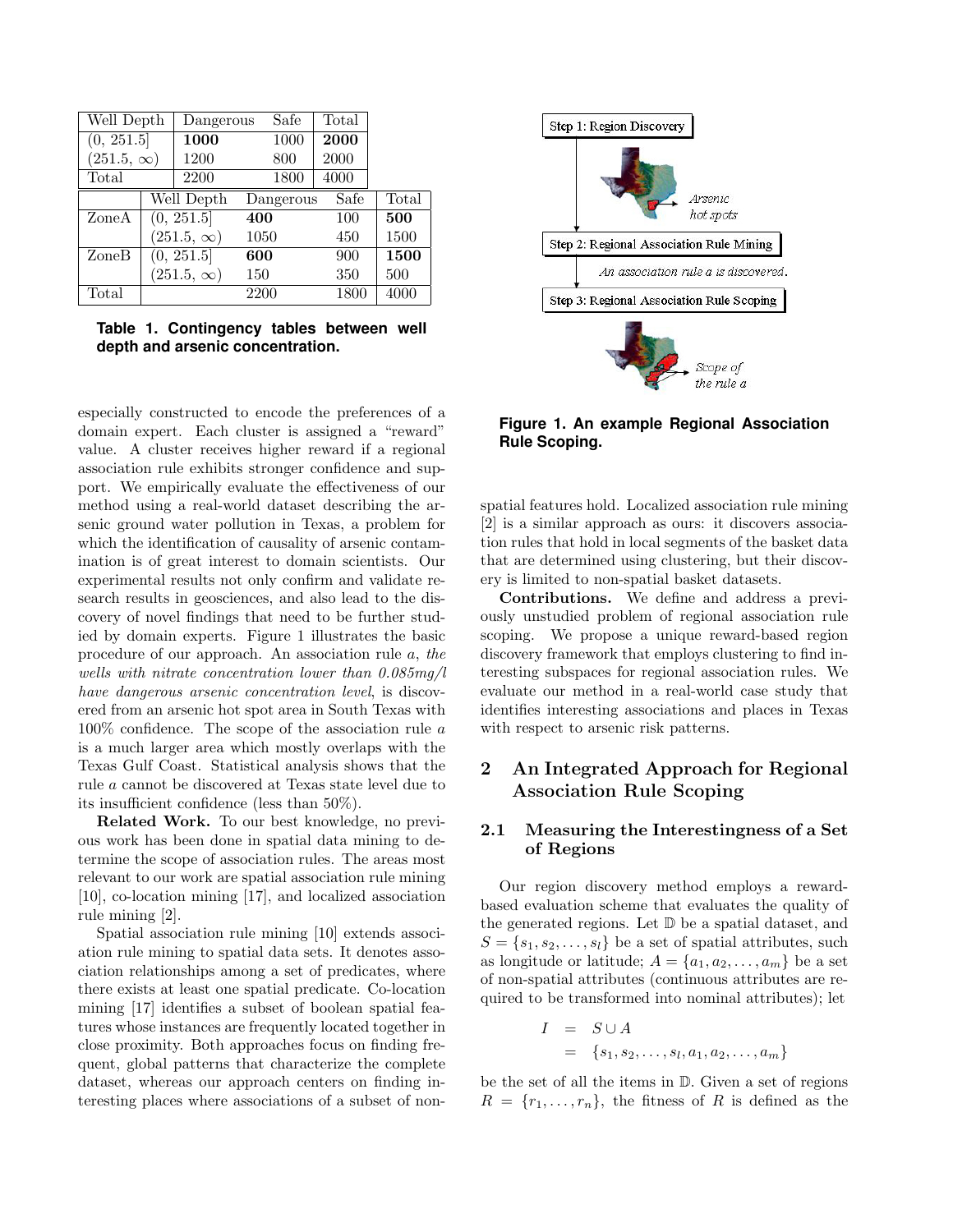sum of the rewards obtained from each region  $r_i$  (i =  $1 \ldots n$ ).

$$
q(R) = \sum_{i=1}^{n} (i(r_i) \times |r_i|^{\beta})
$$
 (1)

where  $i(r_i)$  is the interestingness measure of region  $r_i$ with respect to a given association rule.  $|r_i|^{\beta}$  ( $\beta > 1$ ) in  $q(R)$  increases the value of the fitness nonlinearly with respect to the region size  $|r_i|$ . The amount of premium put on the size of the region is controlled by the user-determined value of parameter  $\beta$ . The evaluation scheme encourages the merging of regions if their overall interestingness does not decrease.

We use a clustering algorithm to seek for a set of clusters (regions) such that the sum of rewards over all of its constituent regions is maximized. A region is identified as a cluster that receives a high reward. It is a contiguous subspace that contains a set of spatial objects. For each pair of objects belonging to the same region, there always exists a path within this region that connects them. We search for regions  $r_1, \ldots, r_n$ such that:

- 1.  $r_i \cap r_j = \emptyset, i \neq j$ . The regions are disjoint.
- 2.  $R = \{r_1, \ldots, r_n\}$  maximizes  $q(R)$ .
- 3.  $r_1 \cup \ldots \cup r_n \subseteq \mathbb{D}$ . The generated regions are not required to be exhaustive with respect to the global dataset D.
- 4.  $r_1, \ldots, r_n$  are ranked based on the reward values. Regions that receive no reward are discarded as outliers.

### 2.2 Association Rule Scoping

The goal of association rule scoping is to compute a set of regions where a given association rule is valid. Let a be an association rule, r be a region,  $conf(a, r)$ denotes the confidence of a in region r, and  $sup(a, r)$ denotes the support of a in r.

**Definition 1.** The *scope* of an association rule  $a$ is the regions where the association rule  $a$  satisfies the  $min\_sup$  and  $min\_conf$  thresholds, where  $min\_sup$  and  $min\_conf$  are the corresponding support and confidence thresholds.

In fact, the scope of a regional association rule represents the spatial impact of this regional pattern.

We define the interestingness,  $i(r)$ , of region r with respect to a given association rule a as follows:

$$
i(r) = \begin{cases} 0, & \text{if } sup(a,r) < min\_sup \times \delta_1 \text{ or} \\ & conf(a,r) < min\_conf \times \delta_2, \\ & (\frac{sup(a,r)}{min\_sup})^{\eta_1} (\frac{conf(a,r) - min\_conf \times \delta_2}{1 - min\_conf \times \delta_2})^{\eta_2}, \text{otherwise.} \end{cases}
$$

A region's reward is proportional to its interestingness, which is determined based on the confidence and support of association rule  $a$  in region  $r$ . In Equation 2, the threshold  $min\_sup \times \delta_1$  and  $min\_conf \times \delta_2$  are introduced to weed out regions in which the association a barely holds. The minimum support and confidence thresholds prevent the clustering solution from containing large clusters of low interestingness. Values of parameters  $\eta_1$  and  $\eta_2$  ( $\eta_1, \eta_2 > 0$ ) determine the weight to the increment of the support and confidence respectively.

The measure of interestingness is designed to efficiently identify the scope of a given regional association rule. Firstly, in contrast to traditional association rule mining, the proposed measure of interestingness uses "soft" instead of "hard" thresholds to avoid a crisp effect [4]. For example, with  $\delta_1 = \delta_2 = 0.9$ , it rewards regions as long as their confidence or support thresholds are within 90% of the hard thresholds  $min\_conf$  and  $min\_sup$ . Assume  $min\_sup = 10\%$ ,  $min\_conf = 80\%$ , and an association rule whose support is 9% and confidence is  $100\%$  in a region r'. Instead of assigning zero reward to the region  $r'$ , we argue to reward the region because the confidence of the rule is significantly above  $min\_conf$  threshold and its support is just a little bit lower  $(1\%)$  than the  $min\_sup$  threshold. Secondly, our approach uses a quantitative evaluation method that assigns higher degree of interestingness and consequently higher reward to regions whose support and confidence are high with respect to an association rule of interest. Thirdly, once an association rule  $\alpha$  is discovered from a particular region  $r$ , we already know that the region  $r$  from which  $\alpha$  is originated, receives a positive reward due to the fact that a satisfies the support and confidence threshold in  $r$ .

### 2.3 Other Applications of Regional Association Rule Scoping

Association rule scoping has many applications that lie outside of the regional association mining methodology we just introduced. First it is important to emphasis that our approach can be applied to any spatial association rules, including global association rules. For example, a domain expert can check whether an arsenic association, which is valid in Texas, also holds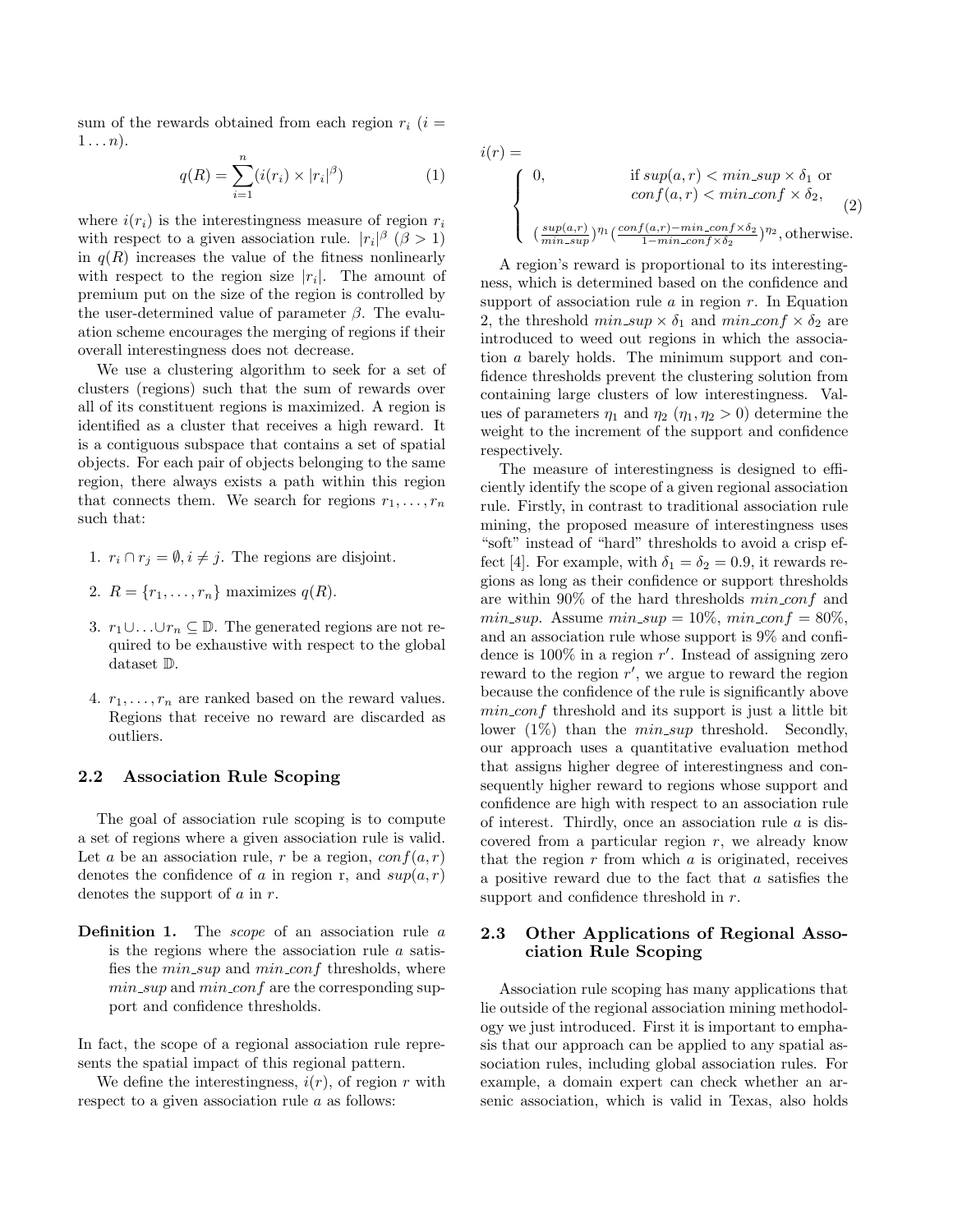in Bangladesh, a country that has serious arsenic contamination in drinking water. Second, a domain expert may be interested to explore how the scope of an association rule changes, if an association rule is modified, for example, a condition in its antecedent is dropped. Furthermore, in addition to finding the scope where an association holds, it might be interesting to search for the scope where it does not hold. For example, if we find that high levels of iron associates with high arsenic concentration in one region, but with low arsenic concentration in another region, this case should be further analyzed. Last but not least, the regions obtained from the association rule scoping can serve as a source again for creating new interesting association rules. For example, if we are interested in the places where high levels of iron associate with high levels of fluoride,  $high\_iron(X) \rightarrow high\_fluoride(X)$ . We can then determine the scope of this association rule and use the new obtained regions to mine new interesting association rules.

#### 2.4 Clustering Algorithm

In our regional association rule scoping framework, different interestingness functions correspondent to various domain interests can easily be plugged into a clustering algorithm. We have used the clustering algorithm SCMRG (Supervised Clustering using Multi-Resolution Grids) on hot spot discovery in our previous work [7]. In this paper, we revise the algorithm using the fitness defined in Equation 1 and 2 for regional association rule scoping. SCMRG is a hierarchical, grid-based method that utilizes a divisive, top down search. The spatial space of the dataset is partitioned into grid cells. Each grid cell at a higher level is partitioned further into smaller cells at the lower level, and this process continues if the sum of the rewards of the lower level cells is not decreased. A cell is partitioned further only if it improves its fitness at a lower level of resolution. A queue data structure is used to store all the cells that need to be processed. The algorithm traverses through the hierarchical structure and examines those cells in the queue from the higher level. Finally, the algorithm collects all the cells that have been labeled as clusters from different levels, and neighbor clusters are merged if fitness can be improved.

### 3 A Real-World Case Study: Arsenic Risk Zones in Texas

We evaluate our regional association rule scoping method using an arsenic water pollution dataset. Approximately 6% of the Texas wells are in violation with



**Figure 2. Interesting regions are identified by SCMRG**

the new EPA (Environment Protection Agency) arsenic maximum contaminant limit (MCL) for drinking water [15]. This raises concerns about how to prepare the Texas communities to cope with the threat of arsenic contamination in their water supply. The arsenic dataset consists of 24 attributes of 12055 water wells collected from the Texas Ground Water Database [18]. Of the 24 attributes, 4 spatial attributes  $(S)$  are latitude and longitude, river basin, and state zone; 19 nonspatial attributes  $(A)$  are well depth, concentration of fluoride, nitrate, and other chemical metal elements selected by domain experts [9, 11, 14]; finally 1 arsenic class attribute indicates safe or dangerous wells. A well is dangerous if its arsenic concentration level is above the MCL of  $10\mu g/l$ .

#### 3.1 Experimental Evaluation

We have implemented the clustering algorithm SCMRG using two different functions of interestingness for hot spots/cool spots discovery (for details see [7]) and for regional association rule scoping (using Equation 2). Hot spots/cool spots are regions in which the density of the class of interest is much higher/lower than its average density in the whole dataset. The SCMRG algorithm uses spatial attributes longitude, latitude, and arsenic class attribute to search for hot spots/cool spots of arsenic. Figure 2 shows the result of such a run, where safe wells are in green (or light grey), dangerous wells in red (or dark grey). It illustrates four most highly rewarded regions – Region 1 and 3 are regions of hot spots (high density of dangerous wells), and Region 2 and 4 are regions of cool spots (high density of safe wells). Region 1, southern half of the High Plains, and Region 3, the south Gulf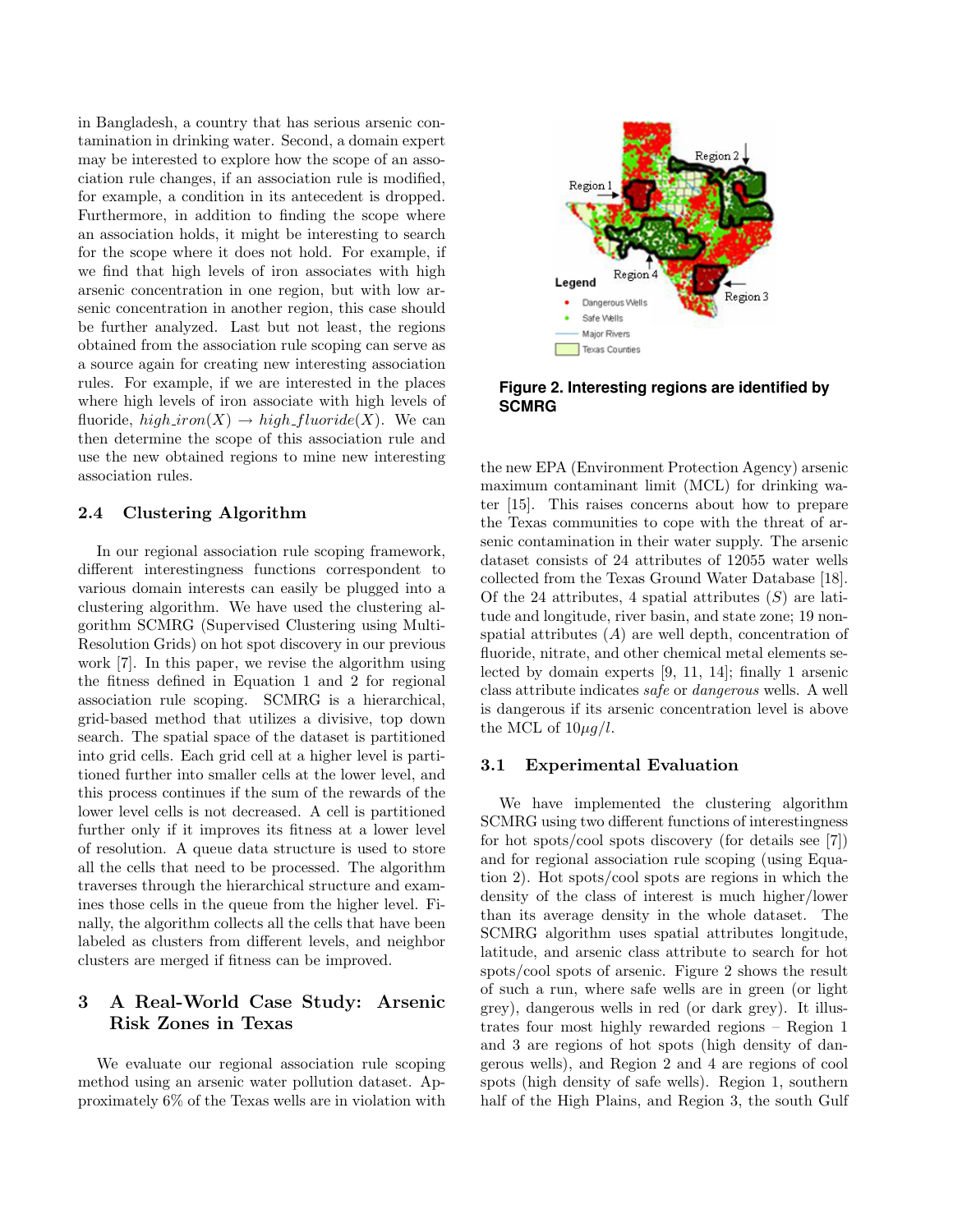

**Figure 3. Region - Regional association rule - Scope. Legend: regions are highlighted by bold border line; scopes are in color blue (or light grey).**  $\beta = 1.01, \eta_1 = 1, \eta_2 = 1.1, \delta_1 = \delta_2 =$ 0.9,  $min\_sup = 10\%, min\_conf = 80\%$ 

Coast, overlap with the arsenic risk zone discussed by geoscientists in [15, 1, 14].

In the next step, regional association rules are generated from each region. We extend the Apriori algorithm [3] to generate association rules that are related with arsenic class attribute: the algorithm not only prunes infrequent candidate itemsets, but also discards itemsets that do not contain the arsenic class labels. The algorithm uses the whole set of attributes excluding longitude and latitude, with  $min\_sup = 10\%$  and  $min\_conf = 80\%$ . The following four regional association rules with confidence 100% are discovered from Region 1, 2, 3, and 4 respectively. Association rules 1 and 3 are confirmed in arsenic literature [9, 11].

(1)  $nitrate(X, 28.31 - \infty) \wedge arsenic\_level(dangerous)$  $\rightarrow depth(X, 0 - 251.5)$ 

(2) 
$$
depth(X, 0-251.5) \land fluoride(X, 0-0.085) \rightarrow arsenic-level(safe)
$$

(3)  $nitrate(X, 0 - 0.085) \rightarrow arsenic\_level(dangerous)$ 

(4)  $depth(X, 251.5 - \infty) \land nitrate(X, 0.265 - 16.1)$  $\rightarrow arsenic\_level(safe)$ 



**Figure 4. The scope of a particular rule changes based on the different values of**  $min\_sup$  **and**  $min\_conf$ .  $\beta = 1.01, \eta_1 = 1, \eta_2 =$  $1.1, \delta_1 = \delta_2 = 0.9, min\_sup = 10\%, min\_conf =$ 80%

Finally we seek for scope of those interesting regional association rules. Figure 3 depicts the scope of the above 4 association rules. The scope of an association rule can contain several regions. The scope of association rule 1 (top row, left column) overlaps with the Texas High Plains. In this area, shallow depth wells  $(< 251.5$  feet) indicate the aquifer is thin, thus nitrate comes from surface contamination ( $> 28.31$   $MG/L$ ), and arsenic contamination is of geological origin and is then enhanced by the lack of dilution because the aquifer is thin. The scope of association rule 3 (bottom row, left column) is applicable to the whole Texas Gulf Coast because the geology is similar. The scope of association rule 2 and 4 represent the areas where arsenic contamination is low. They are interesting places that domain scientists will future explore. The experimental results also confirm our discussion in Section 2.2: the region, where an association rule is originated, is a subset of the scope where the association rule holds.

It is also important to point out that the scope of an association rule indicates how global, regional, or local a pattern is. For example, the scope of the association rule 4 in Figure 3 covers a large percentage of the global space  $(> 75\%)$ . We find that the association rule 4 is also valid (holds with 85% confidence) in the global dataset. Hence it is indeed a global association rule. However, none of the other association rules are discovered globally. We can also fine tune the measurement interestingness in association rule scoping by varying its support and confidence thresholds for a given association rule. Figure 4 shows such a